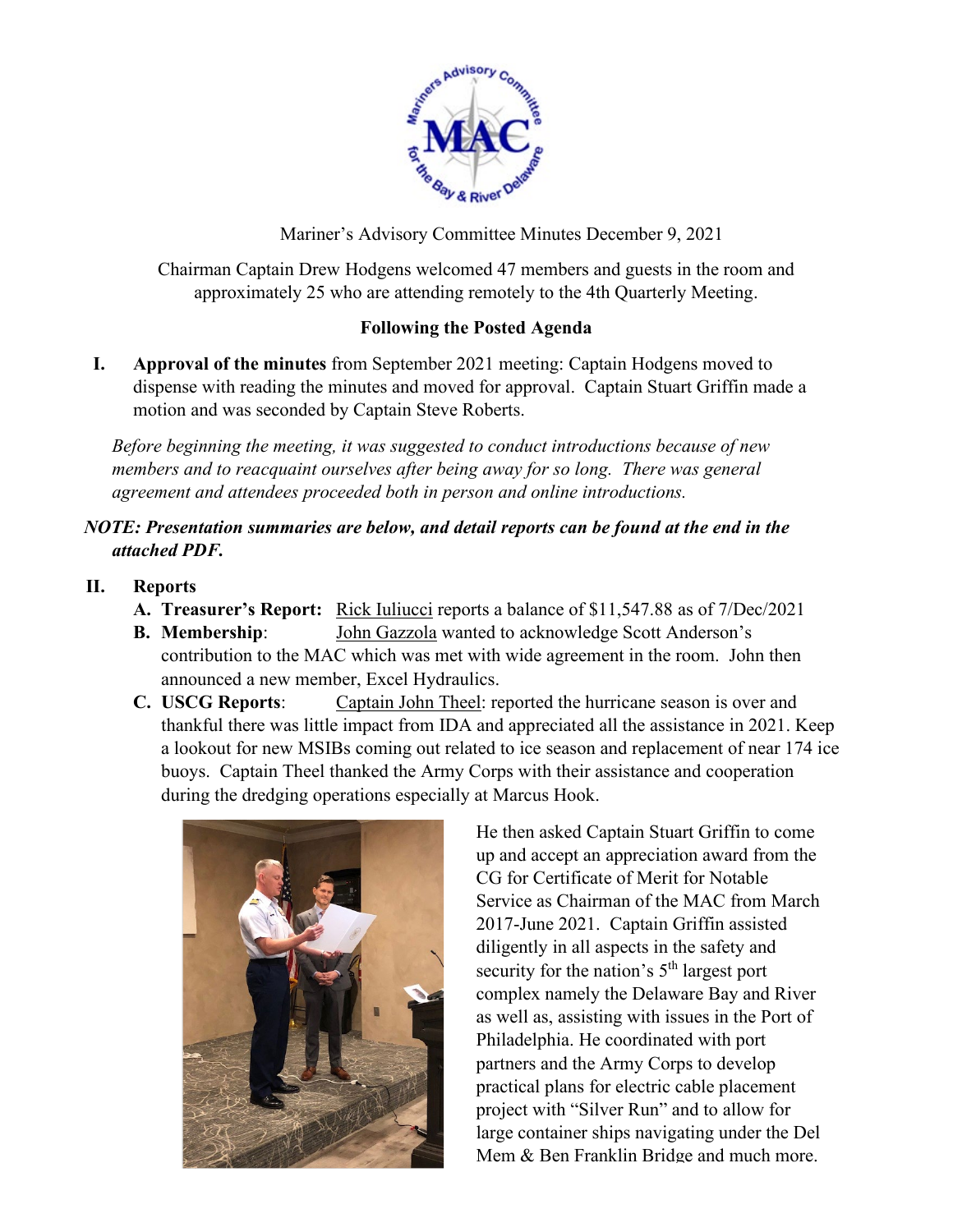USCG continued: LT Jordan Marshall – thanked all those who attended the ice season meeting last week and any questions on ice operations please reach out to my office. I wanted to apologize for the technical difficulties getting MS Teams to work for the ice meetings. All PPTs are posted on our port page. On dredging, we have been working with Pilots and Army Corps to remove buoys to facilitate dredging. The William Tate has been working there since November. Anchorage restrictions are still in place and we are working with the overwhelming number of requests to use the anchorage so please bear with us as the Essex continues its work in the anchorage. Expectations are that the Marcus Hook anchorage will be ready the middle of December. Captain Jerry Barnes CG District 5 has stepped away from his current responsibilities and Mr. Matt Creelman will take over port access route. Comments for the NJ PARS have closed 25/October. I have seen the draft and it will be reviewed up at Headquarters until the end of the year. Headquarters will be waiting for supplemental studies and will be targeting June 2022 which will open another NPRM to solicit further comment.

Bosun Isaac St. John – reporting on ATON activities. CGC William Tate is working the seasonal ice buoy reliefs the beginning of October and they will be swapped out by mid-January. Cory Engle is the new CO. In New Jersey they are performing a Waterways Analysis and Management Study (WMAS) in the Intercoastal near Manasquan. The study will last about 6 months and there will be a 60-day period for public comment. If anyone would like to participate in the questionnaire, please contact the Aids to Navigation Team. (ANT)

**Note: please see the detailed report on the Fifth Coast Guard District and Sector Delaware Bay Waterways and Aids to Navigation Report for December 9, 2021 in the attached PDF. It has a lot of information concerning the Atlantic Coast Port Access Route Study (ACPARS) as well as contact information if there are questions.**

**D. USACE Reports**: Mike Landis – Started dredging Phila to Trenton with Corman Construction doing mechanical dredging until second week in January. Philly to sea 45 foot channel - Doing better now and got Norfolk Dredging to start New Castle July and August and went to Marcus Hook Sept/Oct. We modified the contract to clear out the anchorage, expect  $22/\text{Dec}$  and demob by Jan  $1^{st}$ . That will conclude with Norfolk. Next is Wilmington Harbor through to Feb. Then Deepwater Range until late Feb to late April which has been shoaling. We modified the contract again to do Reedy and Liston Ranges which will carry into the summer. Doing Wilmington in summer and Marcus Hook again in the fall. Good news is we have a dredge locked in, weather and mechanical issues have not been a problem. Still have 4 remaining rock pinnacles slightly above the 45-foot depth, 3 in MH and 1 on Bellevue Range. Army had 3 busted bids due to risk with nearby pipelines. They can't blast so looking to break it and will be solicitating bids, "best value RFP", in January and hope to award mid-April. We are hoping whoever gets the award will begin in July and hope to finish this calendar year 2022.

**Note: See handout in PDF below for further details. Printouts of the recent soundings are available online.**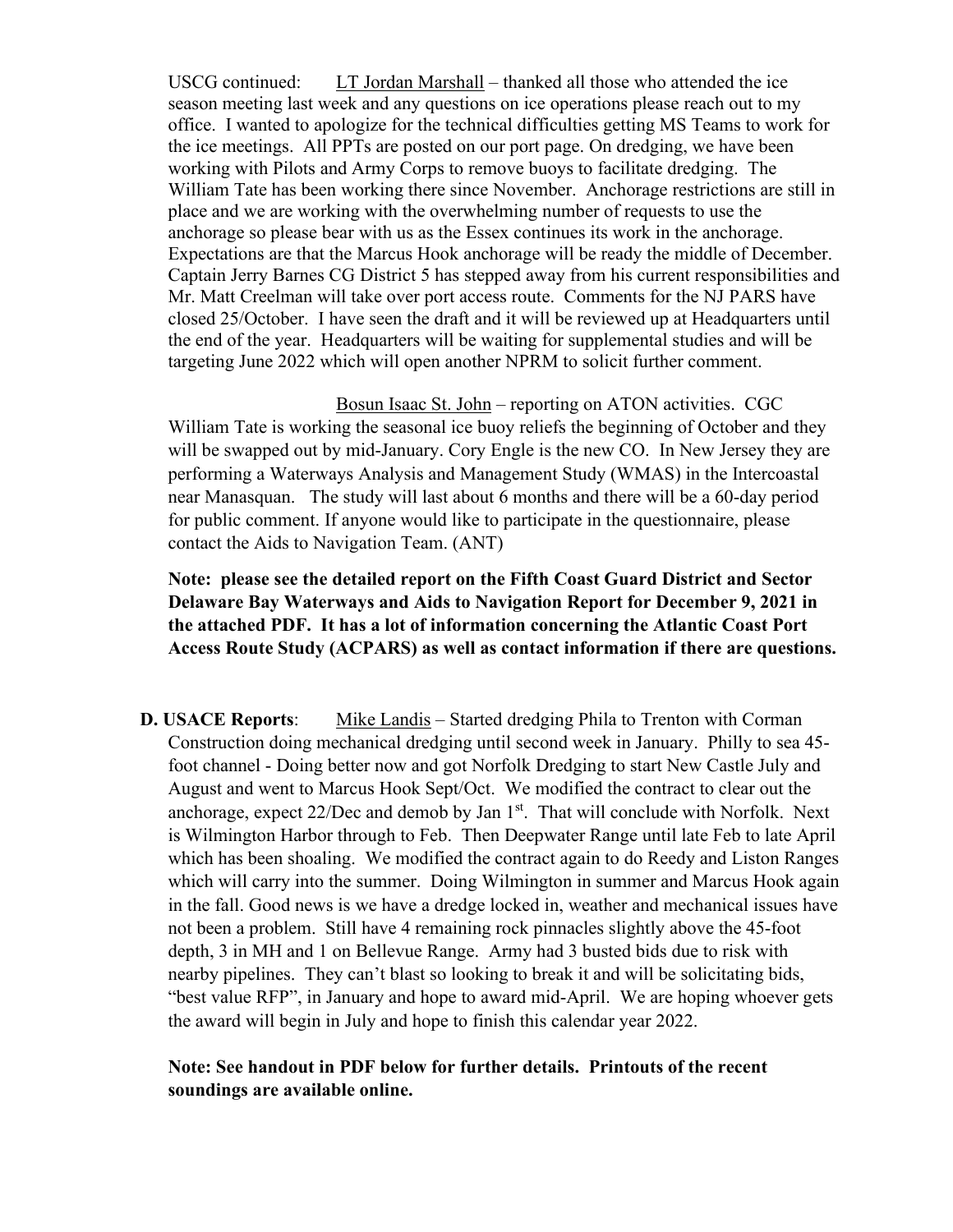**E. NOAA Reports:** Katie Kirk – Project update: All field operations are complete. All equipment from 34 stations have been recovered with 2 exceptions. One mount and sensor were lost due to a recreational vessel allision on buoy 40 upriver. The other was a steel disk anchor near the mouth of the bay that remains on the bottom when the mooring broke free in high winds. The mooring was recovered ashore. When asked by Tim Rooney if this anchor was near the ship channel Katie replied no, it is sitting in about a meter of water. The other equipment that was lost was attached to a buoy and the CG is aware, but it is not a hazard. On the map provided you can scroll down to see where we just finished deploying the current meters; see pages 33 and 34 in the PDF provided. The stations are throughout the river and bay.

They will be spending the next year or so analyzing the data collected. In 2022 we will complete the data analysis and tidal/current predictions and raw data will be available online at tidesandcurrents.noaa.gov/noaatidepredictions.html. We are very excited to have finally updated the equipment to help with prediction hoping it will match well with what you are seeing on the waterways. Thank you for your help in positioning the equipment.

Ryan Wartick on charting and air gap. For the coop update, the air gap sensors for Reedy Point, Delaware Memorial, and Ben Franklin are operating at 99%. Painting work on the Delaware Memorial Br won't influence the air gap equipment. Philadelphia current sensor went down Dec 8th and they are expecting repair very soon. Brown Shoal sensor is due for an equipment swap because its only reading about 79%. For survey plans, there is not any current plans for survey work but there are assets in the area, and we can offer them to help the Army Corps. As far as chart cancelation, we are about 1 year into the 5-year process. Since our last meeting no charts in this area have been added to the cancellation list. Capt Griffin asked Ryan if the Del Memorial Br, has had any reduction in air gap. Notice to Mariners said there is a 5-foot reduction due to constructions and no impact to the senor however have you considered modifying the equipment to accurately indicate the air gap? Ryan said Chris DiVeglio has reported no impact or reduction in air gap due to construction.

Alicia Schuler on NOAA Fisheries report. Update on North Atlantic Right Whale. They migrate spring, summer and fall. Mid-Atlantic is prime breeding area and vessel strikes and entanglements are still the main cause of death. Currently there are less than 300 population and they are critically endangered. There are two active zones, NY/NJ and SE of Atlantic City. There is a trend upward however, and we believe that is because of the speed zones at less than 10 kts. This Atlantic Seasonal Management Area is in effect from Nov  $1<sup>st</sup>$ , MA to GA until April  $30<sup>th</sup>$ . About 83% of whale sightings occur within 20 nm of shore. All vessel 55 feet or longer must slow to 10 kts or less. Also, there are voluntary dynamic areas where Right Whales have been detected and speed reduction is highly encouraged.

Capt. Hodgens asked Alicia to pass along good wishes to Peter who is now retired.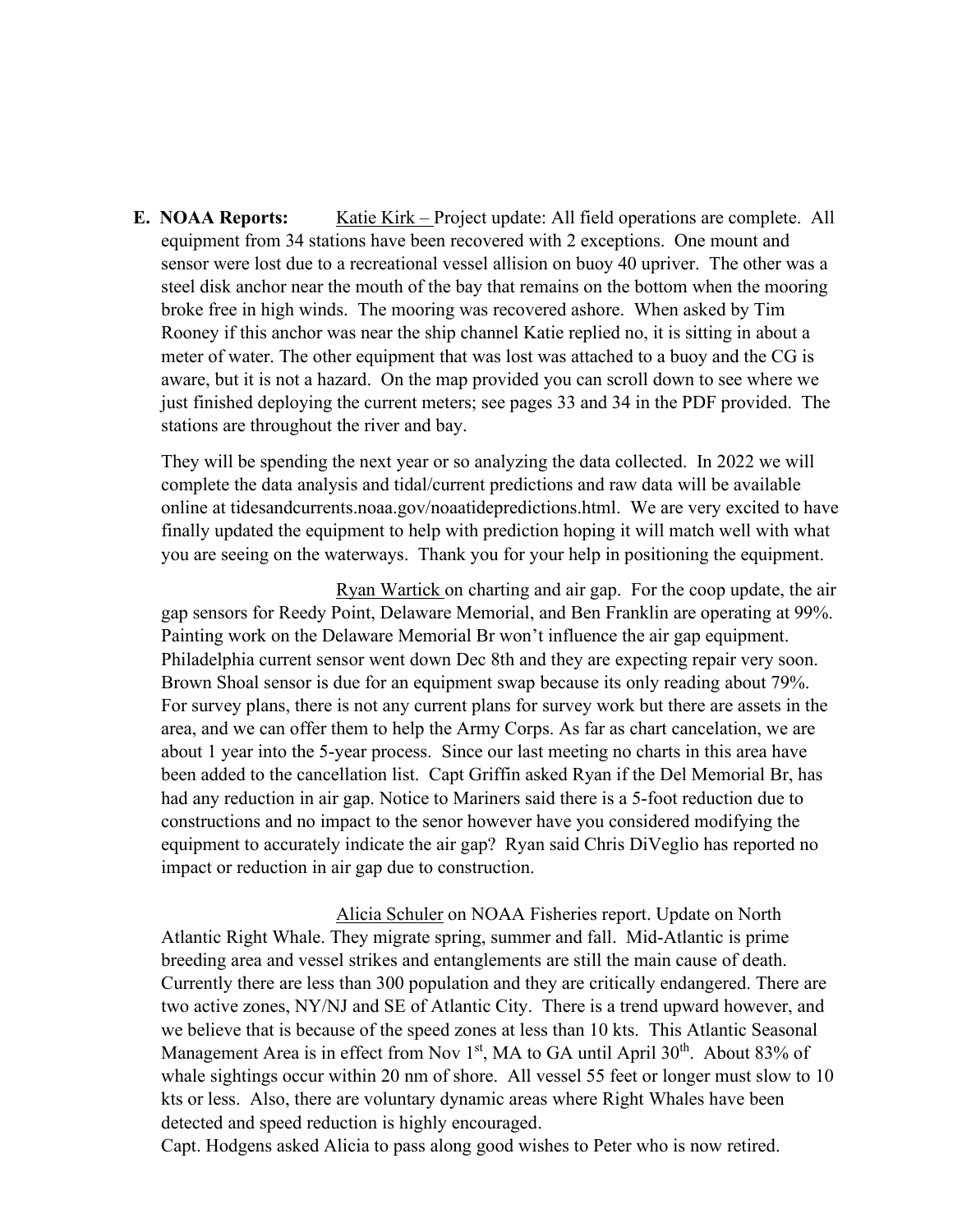For more information about how to comply with the Northern Right Whale Ship Strike Reduction Rule (50 CFR 224.105), please see the attached pamphlet or visit the NOAA website at: https://www.fisheries.noaa.gov/national/endangered-speciesconservation/reducing-ship-strikes-north-atlanticright-whales. You may also call the Sector Delaware Bay Waterways Management Branch at (215) 271-4889. This species is in crisis and spreading the word is more important than ever.

**F. US Wind** Ben Cooper - Cheryl Stall has come to present on Navigation Safety Risk. This risk assessment is required by law. We brought in DNV to help study this and we will be working with the CG during this process to assess and mitigate risk. US Wind leases are off the Coast of Ocean City Maryland and out by the southeast traffic separation scheme of the Delaware Bay. US Wind has won the leases from BOEM and US Wind was instructed to build in the SE section first. Federal and state agencies have oversight and require the Navigation Safety Risk Assessment. Next week we will be hearing about the second phase of the project and how many credits will be awarded that will indicate the size of the areas

1<sup>st</sup> "MarWin" is expected to provide enough power for 80,000 homes with 22 Turbines. 2<sup>nd</sup> "Momentum" will provide for 500,000 homes using 121 turbines.

We will send our site assessment to Bureau of Energy Management (BOEM) for review and then it is sent to National Environmental Policy Act (NEPA) for further review.

Cheryl Stall – Navigation Safety Risk Assessment (NSRA) analysis. Several factors are considered especially traffic patterns. This study was performed pre-COVID to give an appropriate assessment. Seasonality and anchorages areas and navigation risk for vessel traffic. Tides wind and weather are also part of this study. They studied how layout is a factor for visibility with the wind turbines. Also, communication and radar positioning, and how much impact will the windfarm will have on the marine industry. We conducted modeling for collision, allision, and grounding for each vessel type and evaluated how to mitigate these risks. We analyzed cumulative effects on nearby leases. The most potential consequence we figured would be a deep draft powered allision. We modeled the close point of approach is .4nm to the TSS boundary. The risk is 1 in 430 years. 1 in 610 years with a 1 nm setback. The proposed *extended* TSS has a significant risk reduction for vessel entering and exiting the TSS.

Discussion: N. Hauser asked the question, what will be the need for advanced SAR resources from the USCG with all the extra activity offshore. Ben Cooper said they have looked at this with CG stations out of Ocean City MD and air resources out of Atlantic City. Their availability will be critical. Questions on the effect on fishing, Ben stated there will be more fish because of the structures and safety zones will be in effect during the construction phase. After construction, traffic won't be restricted and had agreement from the CG. M. Nesbitt inquired, will there be a need for spill response. Ben responded the yes; they are required to obtain an OSRO and it must be in place as part of COP. The substations have 4 fluids on board and there will be a need even though they have secondary containment for the turbines. Griffin brought up the setback distances off the TSS and how were they determined? Ben responded the best risk benefit setback is the one nautical mile. Does the powered allision include loss of power, steering and drift allisions. Cheryl stated yes, drift and powered allsions have been considered that in their risk assessment and found it very low.